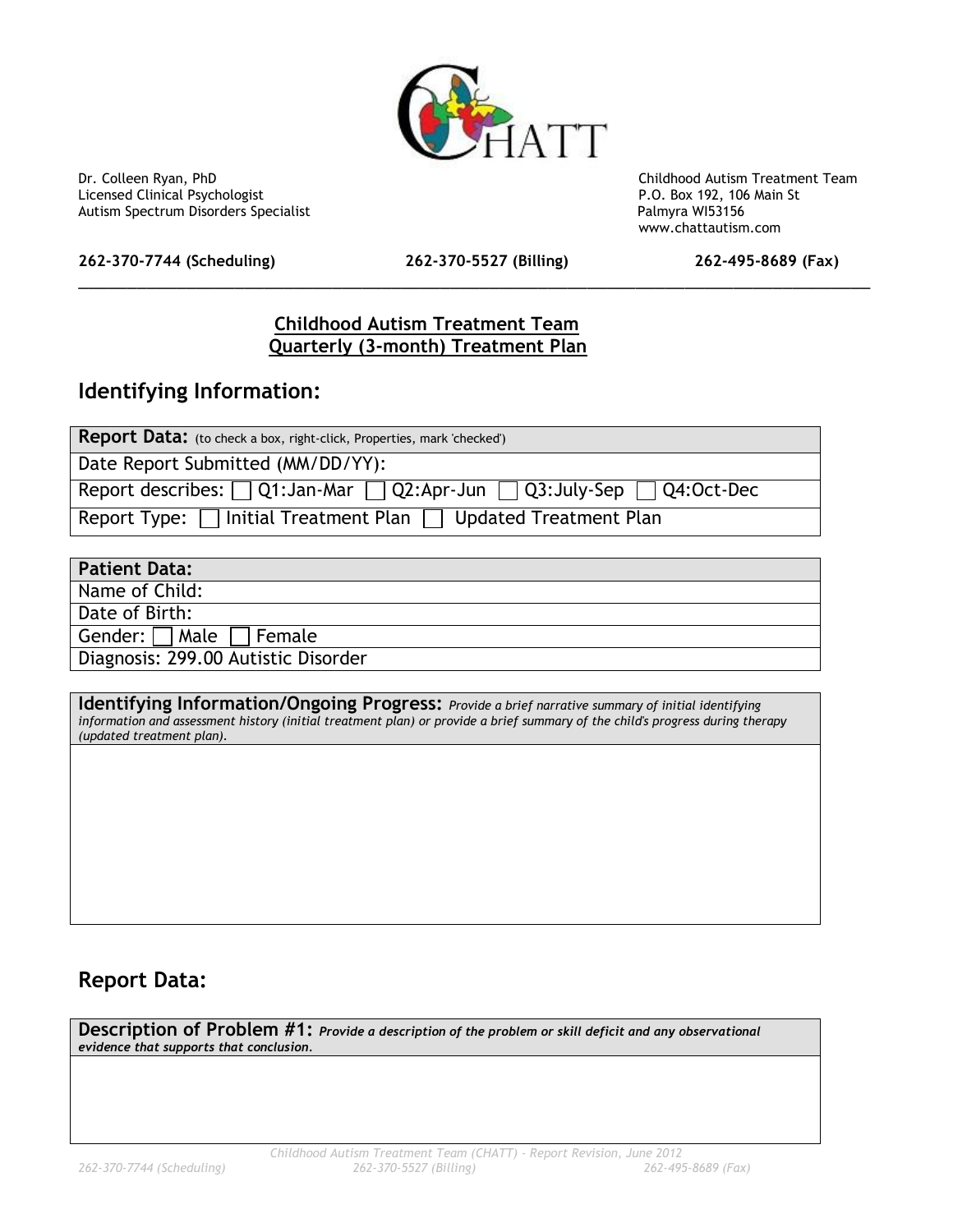| <b>Goal Description:</b>                                                                                   | <b>Methods:</b>                                                                                                                          | <b>Target Date:</b>                                               |
|------------------------------------------------------------------------------------------------------------|------------------------------------------------------------------------------------------------------------------------------------------|-------------------------------------------------------------------|
| Provide goals that are specific, measurable,<br>achievable and targeted at the problem<br>described above. | List the method used to achieve your<br>goal (initial treatment plan) or describe<br><b>Ongoing Progress (updated treatment</b><br>plan) | Projected Date of<br>Mastery or<br><b>Reassessment</b><br>(MMYYY) |
| (1)                                                                                                        |                                                                                                                                          |                                                                   |
|                                                                                                            |                                                                                                                                          |                                                                   |
|                                                                                                            |                                                                                                                                          |                                                                   |
|                                                                                                            |                                                                                                                                          |                                                                   |
| <b>Baseline:</b>                                                                                           |                                                                                                                                          |                                                                   |
| (2)                                                                                                        |                                                                                                                                          |                                                                   |
|                                                                                                            |                                                                                                                                          |                                                                   |
|                                                                                                            |                                                                                                                                          |                                                                   |
| <b>Baseline:</b>                                                                                           |                                                                                                                                          |                                                                   |
| (3)                                                                                                        |                                                                                                                                          |                                                                   |
|                                                                                                            |                                                                                                                                          |                                                                   |
|                                                                                                            |                                                                                                                                          |                                                                   |
| <b>Baseline:</b>                                                                                           |                                                                                                                                          |                                                                   |
|                                                                                                            |                                                                                                                                          |                                                                   |
| To add a row, click in last numbered box and<br>select Table/ Insert/ Row Below                            | To remove a row, click in numbered box and<br>select Table / Delete / Rows                                                               | To remove an entire<br>problem# section,<br>select and Edit / Cut |

**Description of Problem #2:** *Provide a description of the problem or skill deficit and any observational evidence that supports that conclusion.*

| <b>Goal Description:</b>                     | Methods:                                   | <b>Target Date:</b>      |
|----------------------------------------------|--------------------------------------------|--------------------------|
|                                              |                                            |                          |
| Provide goals that are specific, measurable, | List the method used to achieve your       | <b>Projected Date of</b> |
| achievable and targeted at the problem       | goal (initial treatment plan) or describe  | <b>Mastery or</b>        |
| described above.                             | <b>Ongoing Progress (updated treatment</b> | <b>Reassessment</b>      |
|                                              | plan)                                      | (MMYYY)                  |
| (1)                                          |                                            |                          |
|                                              |                                            |                          |
|                                              |                                            |                          |
|                                              |                                            |                          |
|                                              |                                            |                          |
| <b>Baseline:</b>                             |                                            |                          |
|                                              |                                            |                          |
| (2)                                          |                                            |                          |
|                                              |                                            |                          |
|                                              |                                            |                          |
|                                              |                                            |                          |
|                                              |                                            |                          |
| <b>Baseline:</b>                             |                                            |                          |
|                                              |                                            |                          |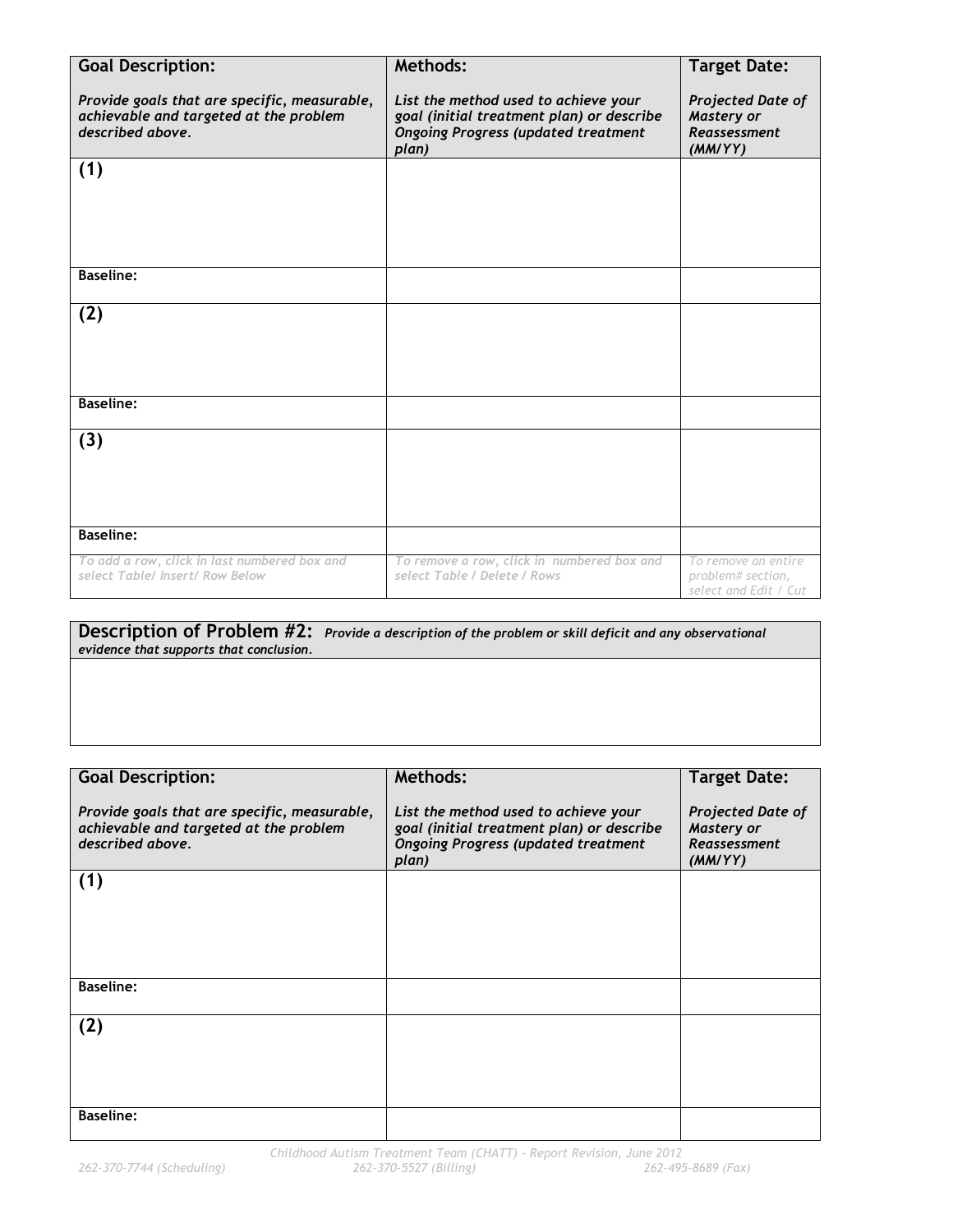| <b>Baseline:</b>                                                                |                                                                            |                                                                   |
|---------------------------------------------------------------------------------|----------------------------------------------------------------------------|-------------------------------------------------------------------|
| To add a row, click in last numbered box and<br>select Table/ Insert/ Row Below | To remove a row, click in numbered box and<br>select Table / Delete / Rows | To remove an entire<br>problem# section,<br>select and Edit / Cut |

**Description of Problem #3:** *Provide a description of the problem or skill deficit and any observational evidence that supports that conclusion.*

| <b>Goal Description:</b>                                                                                   | Methods:                                                                                                                                 | <b>Target Date:</b>                                               |
|------------------------------------------------------------------------------------------------------------|------------------------------------------------------------------------------------------------------------------------------------------|-------------------------------------------------------------------|
|                                                                                                            |                                                                                                                                          |                                                                   |
| Provide goals that are specific, measurable,<br>achievable and targeted at the problem<br>described above. | List the method used to achieve your<br>goal (initial treatment plan) or describe<br><b>Ongoing Progress (updated treatment</b><br>plan) | Projected Date of<br>Mastery or<br><b>Reassessment</b><br>(MMYYY) |
| (1)                                                                                                        |                                                                                                                                          |                                                                   |
|                                                                                                            |                                                                                                                                          |                                                                   |
|                                                                                                            |                                                                                                                                          |                                                                   |
|                                                                                                            |                                                                                                                                          |                                                                   |
|                                                                                                            |                                                                                                                                          |                                                                   |
| <b>Baseline:</b>                                                                                           |                                                                                                                                          |                                                                   |
|                                                                                                            |                                                                                                                                          |                                                                   |
| (2)                                                                                                        |                                                                                                                                          |                                                                   |
|                                                                                                            |                                                                                                                                          |                                                                   |
|                                                                                                            |                                                                                                                                          |                                                                   |
|                                                                                                            |                                                                                                                                          |                                                                   |
|                                                                                                            |                                                                                                                                          |                                                                   |
| <b>Baseline:</b>                                                                                           |                                                                                                                                          |                                                                   |
|                                                                                                            |                                                                                                                                          |                                                                   |
| (3)                                                                                                        |                                                                                                                                          |                                                                   |
|                                                                                                            |                                                                                                                                          |                                                                   |
|                                                                                                            |                                                                                                                                          |                                                                   |
|                                                                                                            |                                                                                                                                          |                                                                   |
|                                                                                                            |                                                                                                                                          |                                                                   |
| <b>Baseline:</b>                                                                                           |                                                                                                                                          |                                                                   |
| To add a row, click in last numbered box and                                                               | To remove a row, click in numbered box and                                                                                               | To remove an entire                                               |
| select Table/ Insert/ Row Below                                                                            | select Table / Delete / Rows                                                                                                             | problem# section,<br>select and Edit / Cut                        |

## **Transition and Crisis Information:**

| Transition plans to school-<br>based services or least<br>restrictive environment, if<br>applicable | Services are provided in conjunction with school. Provider will consult<br>with school to ensure appropriate coordination of services.     |
|-----------------------------------------------------------------------------------------------------|--------------------------------------------------------------------------------------------------------------------------------------------|
| Discharge criteria                                                                                  | XXXXX will be discharged when she no longer meets the diagnostic<br>criteria for autism spectrum disorder or is not making progress toward |
|                                                                                                     | $Childhood$ Autism Treatment Team $(CHATT)$ . Report Revision Lupe 2012                                                                    |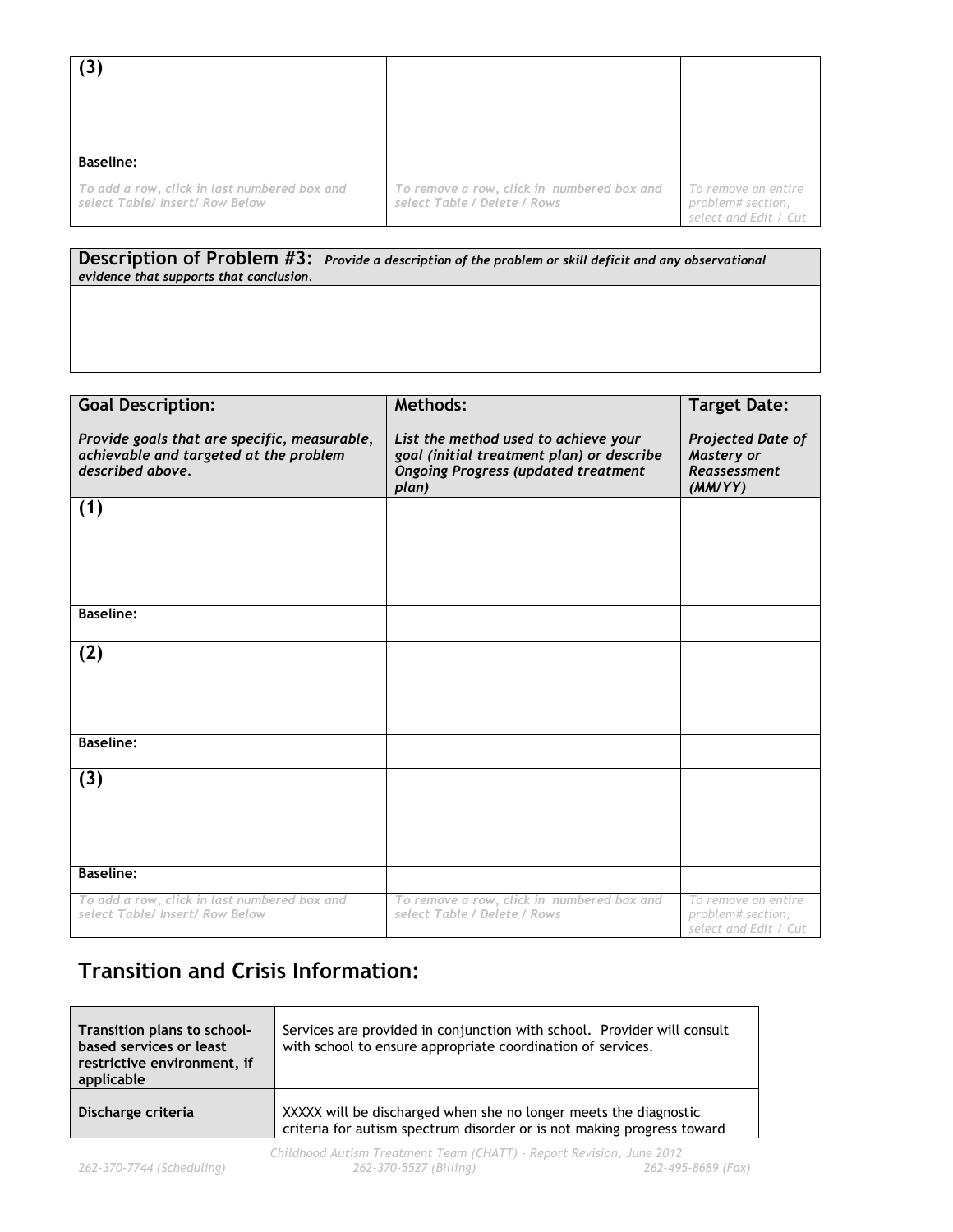|                                                                                    | meeting her goals.                                                                                                                       |
|------------------------------------------------------------------------------------|------------------------------------------------------------------------------------------------------------------------------------------|
| Individualized steps for the<br>prevention and/or<br>resolution of crisis          | 1. Assess potential triggers for crisis via interviews with parents and other<br>relevant personal.                                      |
|                                                                                    | 2. Identify behavioral strategies that have been effective in resolving past<br>crises.                                                  |
|                                                                                    | 3. If behavioral crisis is likely, create behavioral plan based on<br>assessment of individual.                                          |
|                                                                                    | 4. Where applicable, apply reinforcement of behaviors inconsistent with<br>crisis activity.                                              |
|                                                                                    | 5. Implement crisis intervention strategies as detailed in behavioral plan.                                                              |
|                                                                                    | 6. Provide for safety of client and staff by removing opportunities for<br>immediate physical harm to client or others.                  |
|                                                                                    | 7. If potential for harm cannot be removed, contact crisis numbers<br>specific to client locality (local police department or hospital). |
| Active steps or self-help<br>methods to prevent, de-<br>escalate, or defuse crisis | 1. Assess potential triggers for crisis via interviews with parents and other<br>relevant personal.                                      |
|                                                                                    | 2. Identify behavioral strategies that have been effective in resolving past<br>crises.                                                  |
|                                                                                    | 3. If behavioral crisis is likely, create behavioral plan based on<br>assessment of individual.                                          |
|                                                                                    | 4. Where applicable, apply reinforcement of behaviors inconsistent with<br>crisis activity.                                              |
|                                                                                    | 5. Implement crisis intervention strategies as detailed in behavioral plan.                                                              |
|                                                                                    | 6. Provide for safety of client and staff by removing opportunities for<br>immediate physical harm to client or others.                  |
|                                                                                    | 7. If potential for harm cannot be removed, contact crisis numbers<br>specific to client locality (local police department or hospital). |
| Names and phone numbers<br>of contacts that can assist                             | XXXXX Police Department - (xxx) xxx-xxxx                                                                                                 |
| member in resolving crisis                                                         | XXXXX Memorial Hospital - (xxx) xxx-xxxx<br>(samples only)                                                                               |
|                                                                                    | XXXXX County Crisis Intervention - (xxx) xxx-xxxx                                                                                        |